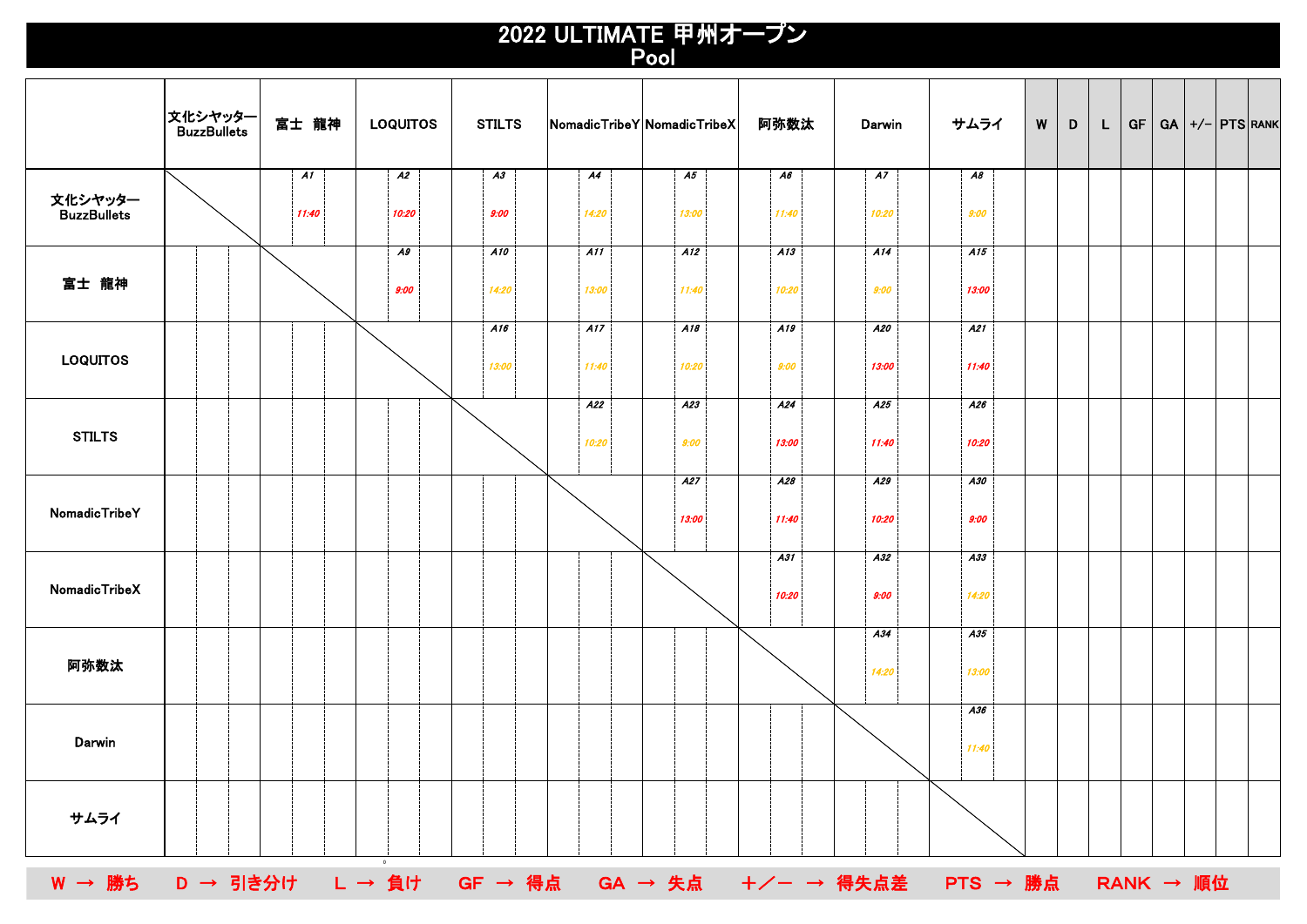## 2022 ULTIMATE 甲州オープン Schedule/DAY 1

|                         |       | Field 1            | Field 2              | Field 4         |                      |  |  |
|-------------------------|-------|--------------------|----------------------|-----------------|----------------------|--|--|
|                         | 7:30  |                    |                      |                 |                      |  |  |
|                         |       | Pool A             | Pool A               | Pool A          | Pool A               |  |  |
|                         |       | 文化シヤッターBuzzBullets | 富士 龍神                | <b>LOQUITOS</b> | <b>STILTS</b>        |  |  |
|                         | 9:00  | A8                 | A14                  | A19             | A23                  |  |  |
|                         |       | Pool A             | Pool A               | Pool A          | Pool A               |  |  |
|                         |       | サムライ               | Darwin               | 阿弥数汰            | NomadicTribeX        |  |  |
|                         |       | Pool A             | Pool A               | Pool A          | Pool A               |  |  |
|                         |       | 文化シヤッターBuzzBullets | 富士 龍神                | <b>LOQUITOS</b> | <b>STILTS</b>        |  |  |
| $\overline{2}$          | 10:20 | A7                 | A13                  | A18             | A22                  |  |  |
|                         |       | Pool A             | Pool A               | Pool A          | Pool A               |  |  |
|                         |       | Darwin             | 阿弥数汰                 | NomadicTribeX   | <b>NomadicTribeY</b> |  |  |
|                         |       | Pool A             | Pool A               | Pool A          | Pool A               |  |  |
|                         | 11:40 | 文化シヤッターBuzzBullets | 富士 龍神                | <b>LOQUITOS</b> | Darwin               |  |  |
|                         |       |                    |                      |                 |                      |  |  |
| $\mathbf{3}$            |       | A6                 | A12                  | A17             | A36                  |  |  |
|                         |       | Pool A             | Pool A               | Pool A          | Pool A               |  |  |
|                         |       | 阿弥数汰               | NomadicTribeX        | NomadicTribeY   | サムライ                 |  |  |
|                         |       | Pool A             | Pool A               | Pool A          | Pool A               |  |  |
|                         |       | 文化シヤッターBuzzBullets | 富士 龍神                | <b>LOQUITOS</b> | 阿弥数汰                 |  |  |
| $\overline{\mathbf{4}}$ | 13:00 | A5                 | A11                  | A16             | A35                  |  |  |
|                         |       | Pool A             | Pool A               | Pool A          | Pool A               |  |  |
|                         |       | NomadicTribeX      | <b>NomadicTribeY</b> | <b>STILTS</b>   | サムライ                 |  |  |
|                         |       | Pool A             | Pool A               | Pool A          | Pool A               |  |  |
|                         |       | 文化シヤッターBuzzBullets | 富士 龍神                | NomadicTribeX   | 阿弥数汰                 |  |  |
| 4                       | 14:20 | A4                 | A10                  | A33             | A34                  |  |  |
|                         |       | Pool A             | Pool A               | Pool A          | Pool A               |  |  |
|                         |       | NomadicTribeY      | <b>STILTS</b>        | サムライ            | Darwin               |  |  |